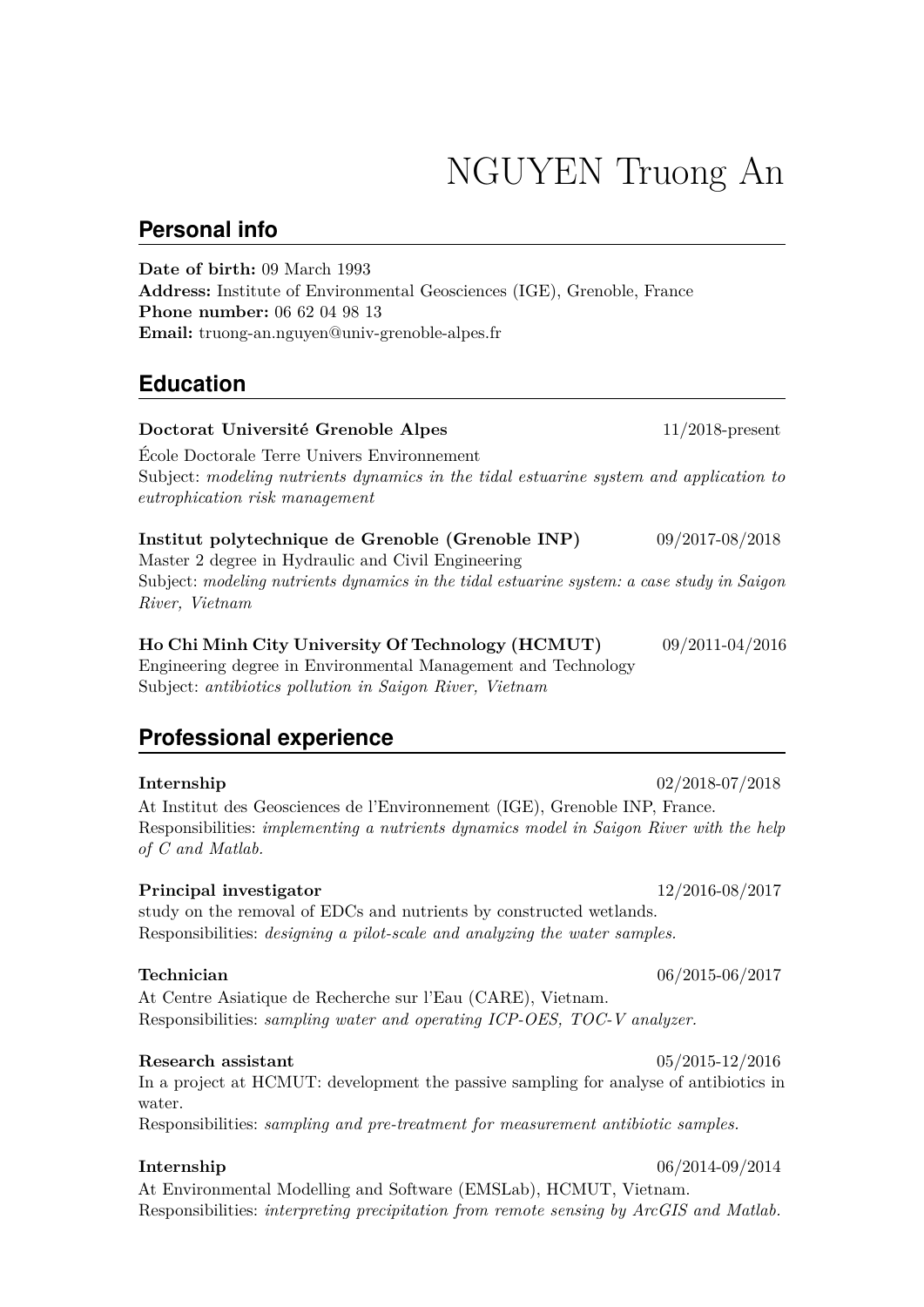# **Publications**

#### **Scientific journals:**

- **A. T. Nguyen**, J. Némery, N. Gratiot, T. S. Dao, G. Laruelle, V. Thieu and J. Garnier, (2020). Assessing the self-purification capacity of a tropical estuary by a generic reactive-transport model. *In preparation.*
- T.-S. Dao, **A. T. Nguyen**, E. Strady, T. T.N. Nguyen, J. Aime, N. Gratiot, Julien Némery, (2020). Phytoplankton dynamics in a tropical river impacted by a megacity: Saigon River (Southern Vietnam). *In preparation.*
- **A. T. Nguyen**, J. Némery, N. Gratiot, T. S. Dao, G. Laruelle, V. Thieu and J. Garnier, (2020). Evaluating the response of water quality to pollutant loading reduction scenarios by a estuarine biogeochemical model (the Saigon River system, Vietnam). *Submitted to International Conference EauMega2020.*
- B.Camenen, N. Gratiot, J.-A. Cohard, F. Gard, **A. T. Nguyen**, V. Q. Tran, G. Dramais, T. van Emmerik ,E. Strady, J. Nemery, (2020). Monitoring discharge in a tidal river usingwater level observations: application on theSaigon River, Vietnam. *In revision: Science of The Total Environment.*
- Noncent, D., Strady, E., Némery, J., T.N. Nguyen, N., Denis, H., Mourier, B., **A. T. Nguyen**... Desmet, M. (2020). Sedimentological and geochemical data in bed sediments from a tropical river-estuary system impacted by a developing megacity, Ho Chi Minh City-Vietnam. *Data in brief*, 31, 105938.
- Nguyen, T. T., Nemery, J., Gratiot, N., Garnier, J., Strady, E., Nguyen, D. P., Tran, Q. V., **Nguyen, T. A.**, Cao, S. T., Huynh, T. P. (2020). Nutrient budgets in the Saigon–Dongnai River basin: Past to future inputs from the developing Ho Chi Minh megacity (Vietnam). *River Research and Applications*.
- Nguyen, T.T., Némery, J., Gratiot, N., Garnier, J., Strady, E., Tran, V.Q., **Nguyen, A.T.**, Nguyen, T.N., Golliet, C. and Aimé, J., (2019). Phosphorus adsorption/desorption processes in the tropical Saigon River estuary (Southern Vietnam) impacted by a megacity. *Estuarine, Coastal and Shelf Science*, p.106321.
- T.T.N. Nguyen, J. Némery, N. Gratiot, E. Strady, V.Q. Tran, **T.A. Nguyen**, Joanne Aimé (2019). Nutrient dynamics and eutrophication risk assessment in a tropical river: case study of Saigon – Dongnai river system (Southern Vietnam). *Science of the Total Environment*. *653*, 370-383.
- **Nguyen T.A.** et al., (2018). Recommendation of optimal design and operation parameters for constructed wetland for sludge treatment based on the effect of hydraulic retention time, sludge loading rate and vegetation. *Journal of Science and Technology Development*, 20(K8), pp.42-49.
- **Nguyen T.A.** et al., (2018). Effect of oxygen states in horizontal subsurface flow constructed wetlands on the removal of organic matter, nutrients, some metals and octylphenol. *Journal of Science and Technology Development*, 20(K9), pp.45-52.
- Dinh, Q. T., **Nguyen, T.A.** et al., (2017). Trace-Level Determination of Oxolinic Acid and Flumequine in Soil, River Bed Sediment, and River Water Using Microwave-Assisted Extraction and High-Performance Liquid Chromatography with Fluorimetric Detection. *Soil and Sediment Contamination: An International Journal*, 26(3), 247-258.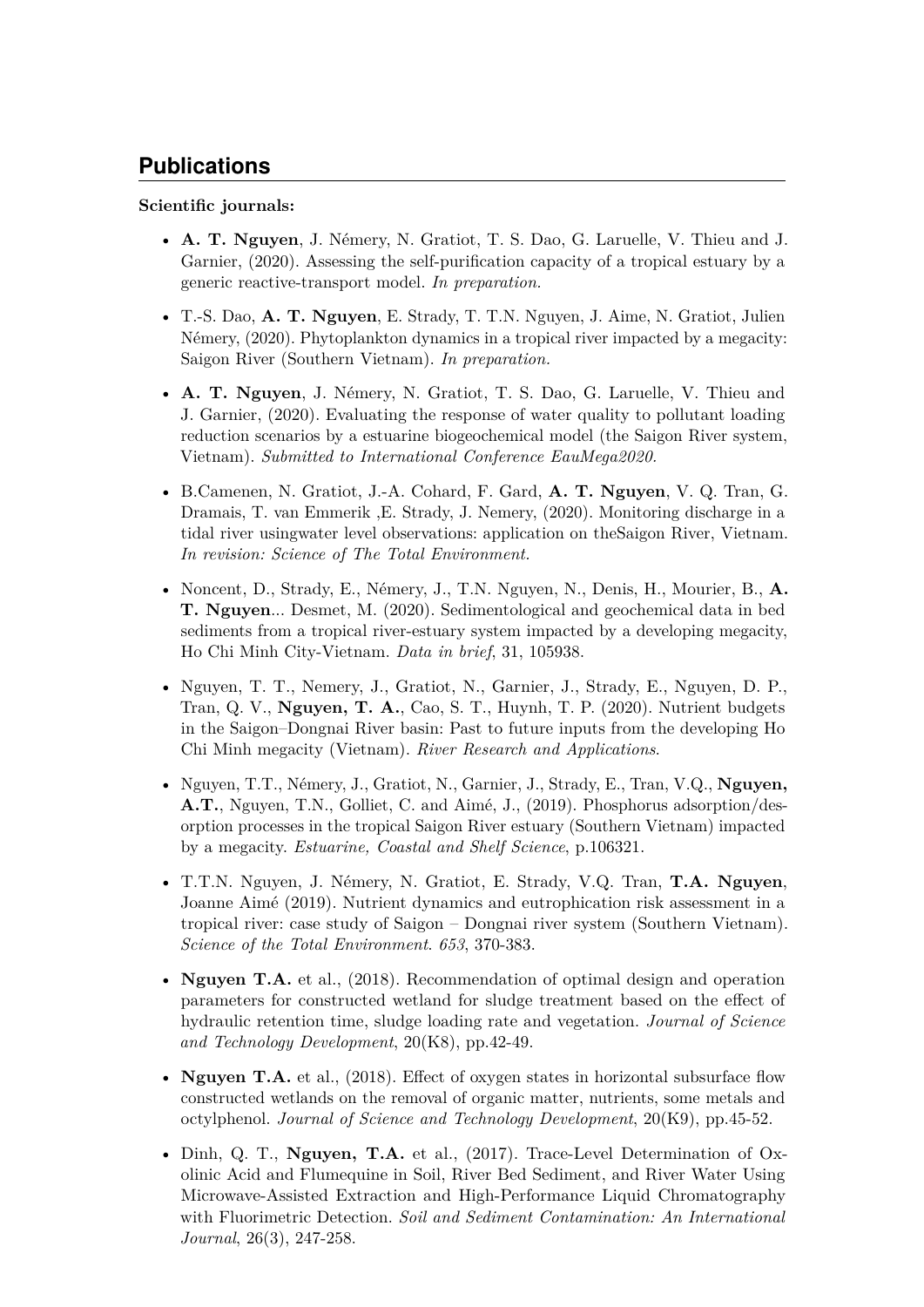• **Nguyen T.A.**, Dinh Q.T., Pham T.T.H., Nguyen P.D., Le NTK., Le T.B.T., Estoppey N., LF. de Alencastro (2016). Antibiotics and pesticides in water and sediments from intensive shrimp farms in Southern Vietnam. *Journal of Science and Technology*, 54 (4B), 146-153.

#### **International conferences:**

- **A. T. Nguyen**, J. Némery, N. Gratiot, T. S. Dao, G. Laruelle, V. Thieu and J. Garnier, (2020). Evaluating the response of water quality to pollutant loading reduction scenarios by a estuarine biogeochemical model (the Saigon River system, Vietnam). *International Conference on Water, Megacities and Global Change*, December 1-4, 2020, Paris (Web-Seminar), Vietnam. Oral
- **A. T. Nguyen**, J. Némery, N. Gratiot, T. S. Dao, G. Laruelle, V. Thieu and J. Garnier, (2020). Evaluating estuarine responses to modification of nutrient loads from megacity by a generic reactive-transport model . *International Symposium on Ecohydraulics*, December 23-24, 2019, Lyon (Web-Seminar), Vietnam. Oral
- **A. T. Nguyen**, J. Némery, N. Gratiot, T. S. Dao, G. Laruelle, V. Thieu and J. Garnier, (2019). Self‐purification capacity of a tropical estuary using a generic reactive-transport estuarine model. *Green Technologies for Sustainable Water*, December 1-5, 2019, Ho Chi Minh City, Vietnam. Poster
- **A. T. Nguyen**, J. Némery, N. Gratiot, T. S. Dao, G. Laruelle, V. Thieu and J. Garnier, (2019). Modelling nutrient dynamics in a tropical estuary under human pressure: case study of the Saigon tidal River (Southern Vietnam) . *International Conference on Water Resources and Coastal Engineering*, April 25, 2019, Da Nang City, Vietnam. Oral
- T.T.N. Nguyen, J. Nemery, N. Gratiot, J. Garnier, V.Q. Tran, **A.T. Nguyen** (2018). Phosphorus adsorption-desorption in the salinity gradient: case study of Saigon River, Southern of Vietnam. *ASLO Summer Meeting*, June 10-15, 2018, Victoria, BC, Canada. Oral
- T.T.N. Nguyen, J. Nemery, N. Gratiot, E. Strady, J. Aime, S.T. Dao, **A.T. Nguyen**, V.Q. Tran (2018). Eutrophication risk assessment in the Saigon-Dongnai Rivers (southern Vietnam). *I.S Rivers*, June 04-08, 2018, Lyon, France. Oral
- J. Nemery, N. Gratiot, T.T.N. Nguyen, E.Strady, **A.T. Nguyen**, J. Aime (2017). Suspended sediments and particulate substances monitoring in rivers. *ISEAC 5 – ASIA*, May 17-19, 2017, Ho Chi Minh City, Vietnam. Oral
- T.T.N. Nguyen, J. Nemery, N. Gratiot, E.Strady, **A.T. Nguyen**, J. Aime, S.T. Cao, and T.P.T. Huynh (2017). Long term nutrient dynamics in Saigon-Dongnai Rivers impacted by the megacity of Ho Chi Minh City (Southern Vietnam). *ISEAC 5 – ASIA*, May 17-19, 2017, Ho Chi Minh City, Vietnam. Oral
- **A.T. Nguyen** et al., (2017). The optimal design and operating parameters for sludge treatment wetland based on the effect of hydraulic resting time, sludge loading rate and vegetation. *ISEAC 5 – ASIA*, May 17-19, 2017, Ho Chi Minh City, Vietnam. Poster
- E. Strady, **A.T. Nguyen**, J.Aime, T.Q Dinh, D. Nguyen, J.Nemery, N. Gratiot, TTN. Nguyen (2017). Spatial and seasonal patterns of trace metals in Saigon River impacted by the megacity of Ho Chi Minh City. *ICEPORM Conference*, March 6-10 2017, Quy Nhon, Vietnam. Oral